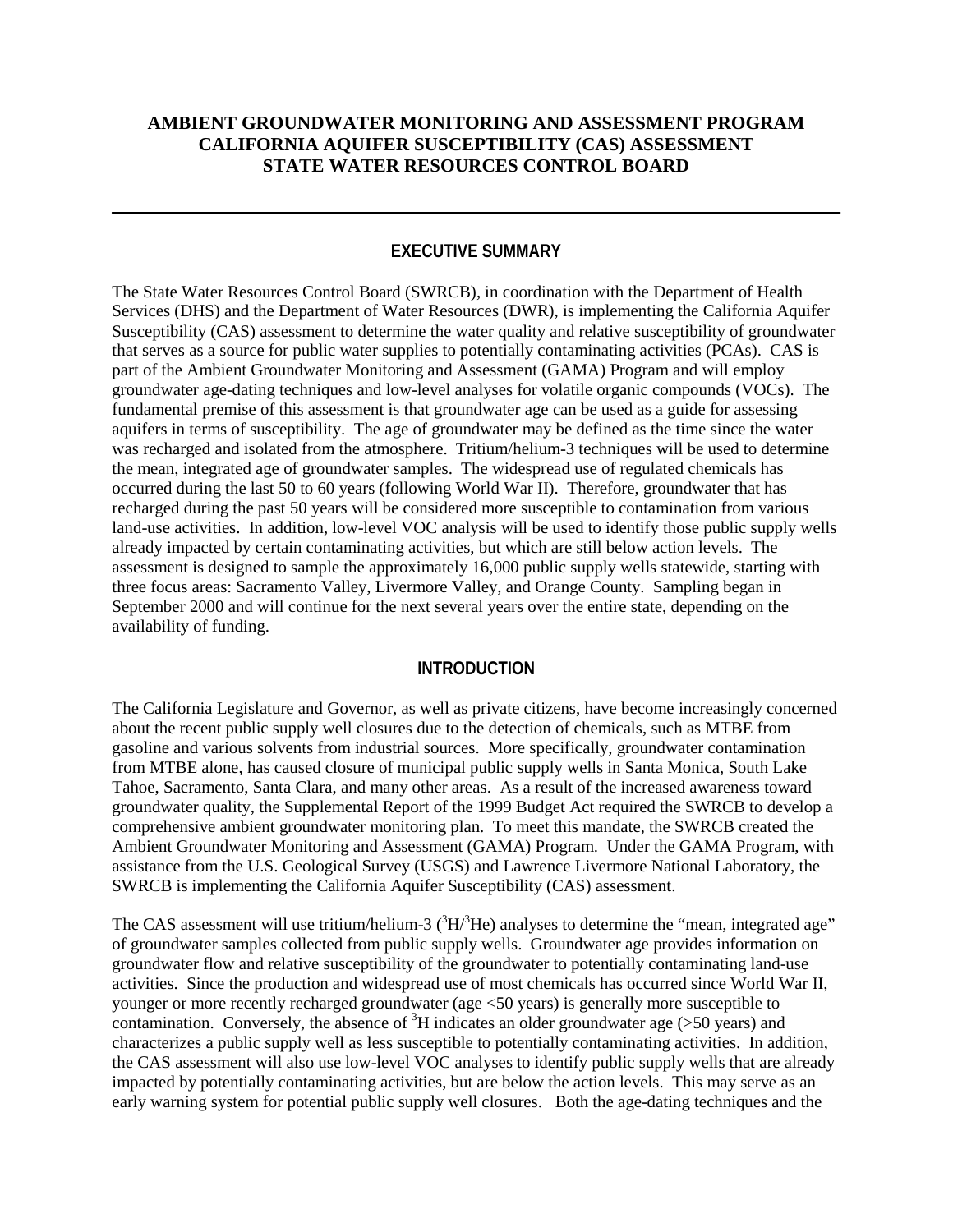low-level VOC analyses will provide valuable information to aid in the assessment of California aquifer susceptibility.

# **GROUNDWATER AGE-DATING TECHNIQUES**

When water recharges an aquifer, it carries with it the chemical signature of the atmosphere from which it was derived. Due to anthropogenic activities, the atmospheric concentration of constituents such as tritium  $({}^{3}H)$  has changed over time. The concentration of  ${}^{3}H$  in groundwater reflects the atmospheric concentration of  ${}^{3}H$  at the time of recharge when the water was isolated from the atmosphere. The sampling and analytical methods for the  ${}^{3}H/{}^{3}He$  technique used to determine the age of groundwater are briefly described below in Table 1.

| <b>Groundwater Age-Dating</b><br><b>Technique</b> | <b>Sampling Method</b>                                                                                    | <b>Analytical Method</b>                                      |
|---------------------------------------------------|-----------------------------------------------------------------------------------------------------------|---------------------------------------------------------------|
| Tritium/Helium-3                                  | Tritium: Samples are collected in<br>500 ml glass bottles with<br>polypropylene plug seal cap.            | Mass spectrometry by the<br>helium ingrowth method.           |
| $(^3H/{}^3He)$                                    | Helium: Samples are collected in<br>special copper tubes fitted with<br>stainless steel pinch-off clamps. | Mass spectrometry measures<br>${}^3\text{He}/{}^4\text{He}$ . |

**Table 1.** Sampling and analytical methods for 3H/3He groundwater age dating technique.

## **Tritium/Helium-3**

Tritium  $({}^{3}H)$  is the radioactive isotope of hydrogen; it has a half-life of 12.43 years (International Atomic Energy Agency, 1981) and is an excellent indicator of groundwater recharged since 1952 (Clark and Fritz, 1997). The principal source of  ${}^{3}H$  is the atmospheric testing of thermonuclear weapons, however tritium is also produced naturally by cosmic rays in the earth's atmosphere. The standard unit of measure for  ${}^{3}H$  is a tritium unit (TU), which is equivalent to one  ${}^{3}H$  atom per  $10^{18}$  atoms of hydrogen (Clark and Fritz, 1997). Tritium content in precipitation closely resembles nuclear testing during the 1950s and 1960s with a maximum concentration, known as the "bomb peak" occurring in 1963. Atmospheric concentrations have gradually declined since 1963, and present-day groundwater typically contains from <1 to 10 TU (Clark and Fritz, 1997).

Tritium occurs as part of the water molecule and helium  $({}^{3}He)$  is an inert gas. Natural sources of  $^{3}He$ include the Earth's mantle and atmosphere, fluid inclusions within rocks, and excess air entrained in groundwater during recharge (Schlosser, 1992). The  ${}^{3}H/{}^{3}He$  groundwater age-dating technique is based on the radioactive decay of  ${}^{3}$ H to  ${}^{3}$ He. This method separates the amount of  ${}^{3}$ He derived from  ${}^{3}$ H (tritogenic  ${}^{3}$ He) from the amount of  ${}^{3}$ He derived from natural sources. Simultaneous measurement of  ${}^{3}$ H and its daughter product <sup>3</sup>He enhances the age-dating techniques because it permits reconstruction of the initial tritium concentration. The age determined from a groundwater sample is the mean age of the tritium in the water. Groundwater age estimates using the  ${}^{3}H/{}^{3}He$  method can be extremely accurate for groundwater containing high  ${}^{3}$ H concentrations.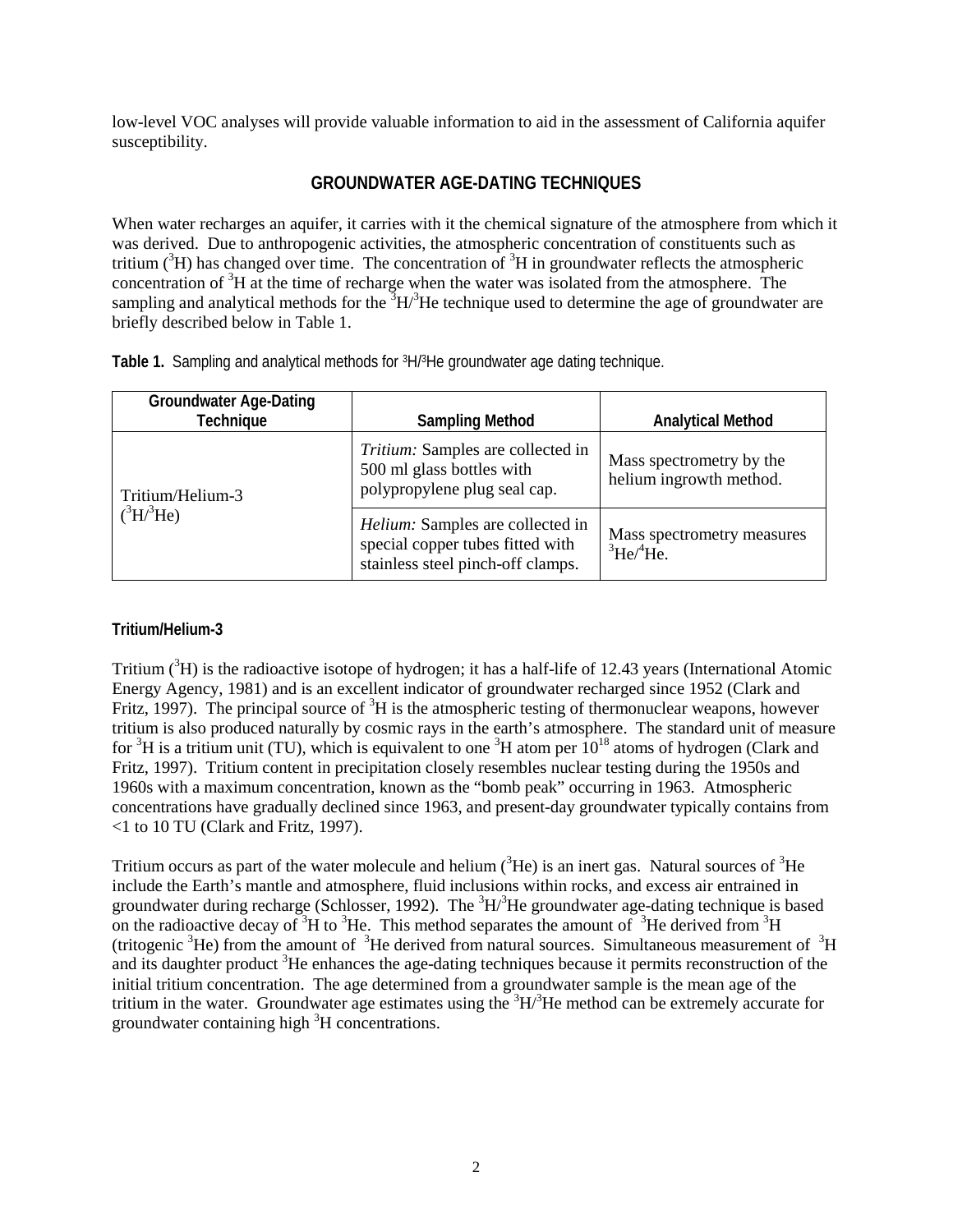### **LOW-LEVEL VOC ANALYSES**

Currently, most VOC action levels are in the parts per billion (ppb) range. Thus, typical VOC analytical detection limits are also at the ppb level. The CAS assessment will analyze VOCs in groundwater in the parts per trillion (ppt) range. This level of analysis will identify groundwater that is already impacted by potentially contaminating activities, but which still remain below action levels. General constituents to be sampled by the USGS and LLNL for low-level VOC analysis are shown in Tables 2 and 3. Public supply wells will be sampled for constituents shown in either Table 2 or 3, based upon previous research in the area conducted by the USGS and LLNL. The USGS constituent list (Table 3) is based upon constituents monitored as part of the existing USGS National Water Quality Assessment (NAWQA) Program. The LLNL constituent list (Table 2) is based upon a specialized low-level analysis for a specific group of constituents commonly found to impact groundwater. Additional constituents may be chosen based upon specific information regarding regional aquifer susceptibility or land use. For example, groundwater from public supply wells in the Central Valley area may be sampled and analyzed for Dibromo-3 chloropropane (DBCP), due to intense agricultural activities and previous water quality impacts resulting from the use of this chemical in fertilizers. Also shown in Tables 2 and 3 are the maximum contaminant levels (MCL) in ppb, the California detection limits for purposes of reporting (DLR) in ppb and the lowlevel detection limit (LLDL) in ppb for each constituent.

**Table 2.** General constituents to be sampled for low-level VOC analysis by LLNL. Also shown are the maximum contaminant levels (MCL), the California detection limits for purposes of reporting (DLR) and the low-level detection limit (LLDL) for each constituent.

| <b>Constituent</b>              | MCL (ppb)    | DLR (ppb) | LLDL (ppb) |
|---------------------------------|--------------|-----------|------------|
| Methyl tert-Butyl Ether (MTBE)  |              | 3.0       | .005       |
| Benzene                         |              | 0.5       | .005       |
| Toluene                         | 150          | 0.5       | .005       |
| Ethylbenzene                    | 700          | 0.5       | .005       |
| Xylene                          | 1750         | 0.5       | .005       |
| Tetrachloroethylene (PCE)       |              | 0.5       | .015       |
| Trichloroethylene (TCE)         |              | 0.5       | .015       |
| Trihalomethanes (THMs),         |              |           |            |
| Chloroform                      | (Total THMs) | 0.5       | .015       |
| <b>Bromodichloromethane</b>     | 100          | 0.5       | .015       |
| Chlorodibromomethane            |              | 0.5       | .015       |
| Dibromo-3-chloropropane (DBCP)* | .2           | .01       | .020       |

*\* DBCP may be sampled in the Central Valley area due to intense agricultural activities.*

**Table 3.** General constituents to be sampled for low-level VOC analysis by USGS. Also shown are the maximum contaminant levels (MCL), the California detection limits for purposes of reporting (DLR) and the low-level detection limit (LLDL) for each constituent.

| <b>Constituent</b>                         | MCL (ppb) | DLR (ppb) | LLDL (ppb) |
|--------------------------------------------|-----------|-----------|------------|
| <b>Halogenated Alkanes</b>                 |           |           |            |
| $1,1,1,2$ -Tetrachloroethane               | NA        | 0.5       | .030       |
| $1,1,1$ -Trichloroethane                   | 200       | 0.5       | .032       |
| 1,1,2,2-Tetrachloroethane                  |           | 0.5       | .090       |
| $1, 1, 2$ -Trichloro-1,2,2-trifluoroethane | 1200      |           | .060       |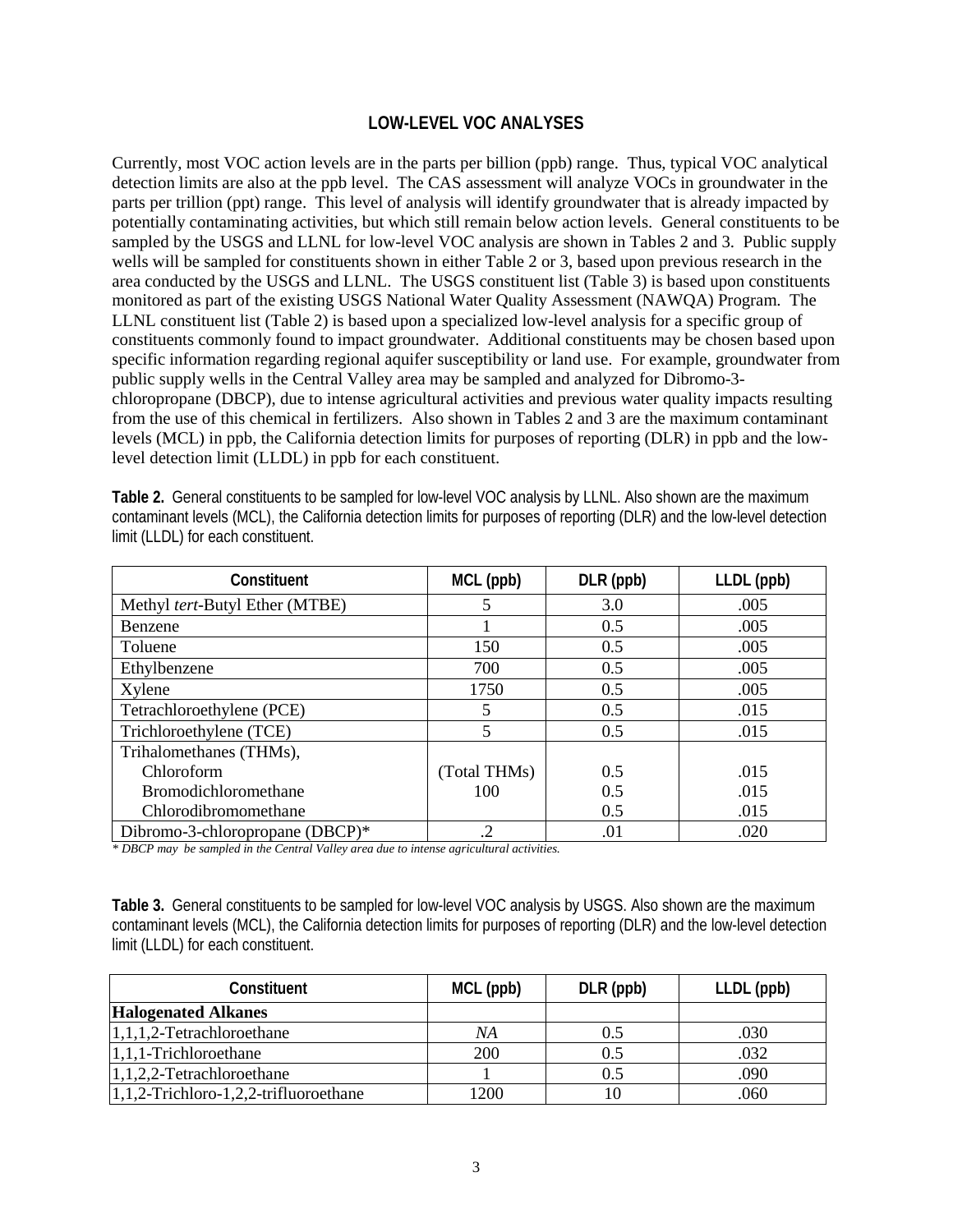| 1,1,2-Trichloroethane                                | 5              | 0.5          | .060         |
|------------------------------------------------------|----------------|--------------|--------------|
| 1,1-Dichloroethane                                   | $\overline{5}$ | 0.5          | .066         |
| 1,2,3-Trichloropropane                               | NA             | 0.5          | .160         |
| 1,2-Dibromo-3-chloropropane (DBCP)                   | 0.2            | .01          | .210         |
| 1,2-Dibromoethane (EDB)                              | 0.05           | .02          | .036         |
| 1,2-Dichloroethane                                   | 0.5            | 0.5          | .130         |
| 1,2-Dichloropropane                                  | 5              | 0.5          | .068         |
| 1,3-Dichloropropane                                  | NA             | 0.5          | .120         |
| 2,2-Dichloropropane                                  | NA             | 0.5          | .050         |
| Bromochloromethane                                   | NA             | 0.5          | .044         |
| <b>Bromomethane</b>                                  | NA             | 0.5          | .260         |
| Chloroethane                                         | NA             | 0.5          | .120         |
| Chloromethane (Methyl chloride)                      | NA             | 0.5          | .500         |
| Dibromomethane                                       | N/A            | 0.5          | .050         |
| Dichlorodifluoromethane (CFC 12)                     | NA             | $\mathbf{1}$ | .270         |
| Dichloromethane (Methylene chloride)                 | $\overline{5}$ | 0.5          | .380         |
| Hexachloroethane                                     | NA             | NA           | .190         |
| Iodomethane (Methyl Iodide)                          | NA             | NA           | .120         |
| Tetrachloromethane (Carbon tetrachloride)            | $\mathbf{1}$   | 0.5          | .060         |
| Trichlorofluoromethane (CFC 11)                      | 150            | 5            | .090         |
| Trichloromethane (Chloroform)                        |                | 0.5          | .052         |
| Tribromomethane (Bromoform)                          | (Total THMs)   | 0.5          | .060         |
| Chlorodibromomethane                                 | 100            | 0.5          | .180         |
| Bromodichloromethane                                 |                | 0.5          | .048         |
|                                                      |                |              |              |
|                                                      |                |              |              |
| <b>Halogenated Alkenes</b>                           |                |              |              |
| 1,1-Dichloroethene                                   | 6              | 0.5          | .040         |
| 1,1-Dichloropropene                                  | NA             | NA           | .026         |
| 3-Chloro-1-propene (Allyl chloride)                  | NA             | NA           | .200         |
| Bromoethene (Vinyl bromide)                          | NA             | NA           | .100         |
| Chloroethene (Vinyl chloride)                        | 0.5            | 0.5          | .110         |
| Hexachlorobutadiene                                  | NA             | NA           | .140         |
| Tetrachloroethene (Tetrachloroethylene)              | $\mathfrak s$  | 0.5          | .100         |
| Trichloroethene                                      | $\overline{5}$ | 0.5          | .038         |
| cis-1,2-Dichloroethene                               | 6              | 0.5          | .038         |
| cis-1,3-Dichloropropene                              | 0.5            | 0.5          | .090         |
| trans -1,2-Dichloroethene                            | 10             | 0.5          | .032         |
| trans -1,3-Dichloropropene                           | 0.5            | NA           | .090         |
| trans-1,4-Dichloro-2-butene                          | NA             | NA           | .700         |
|                                                      |                |              |              |
| <b>Aromatic Hydrocarbons</b>                         |                |              |              |
| Benzene                                              | $\mathbf{1}$   | 0.5          | .035         |
| Naphthalene                                          | NA             | 0.5          | .250         |
| Styrene                                              | 100            | 0.5          | .042         |
|                                                      |                |              |              |
| <b>Alkyl Benzenes</b>                                |                |              |              |
| 1,2,3,4-Tetramethylbenzene                           | NA             | NA           | .230         |
| 1,2,3,5-Tetramethylbenzene<br>1,2,3-Trimethylbenzene | NA<br>NA       | NA<br>NA     | .200<br>.120 |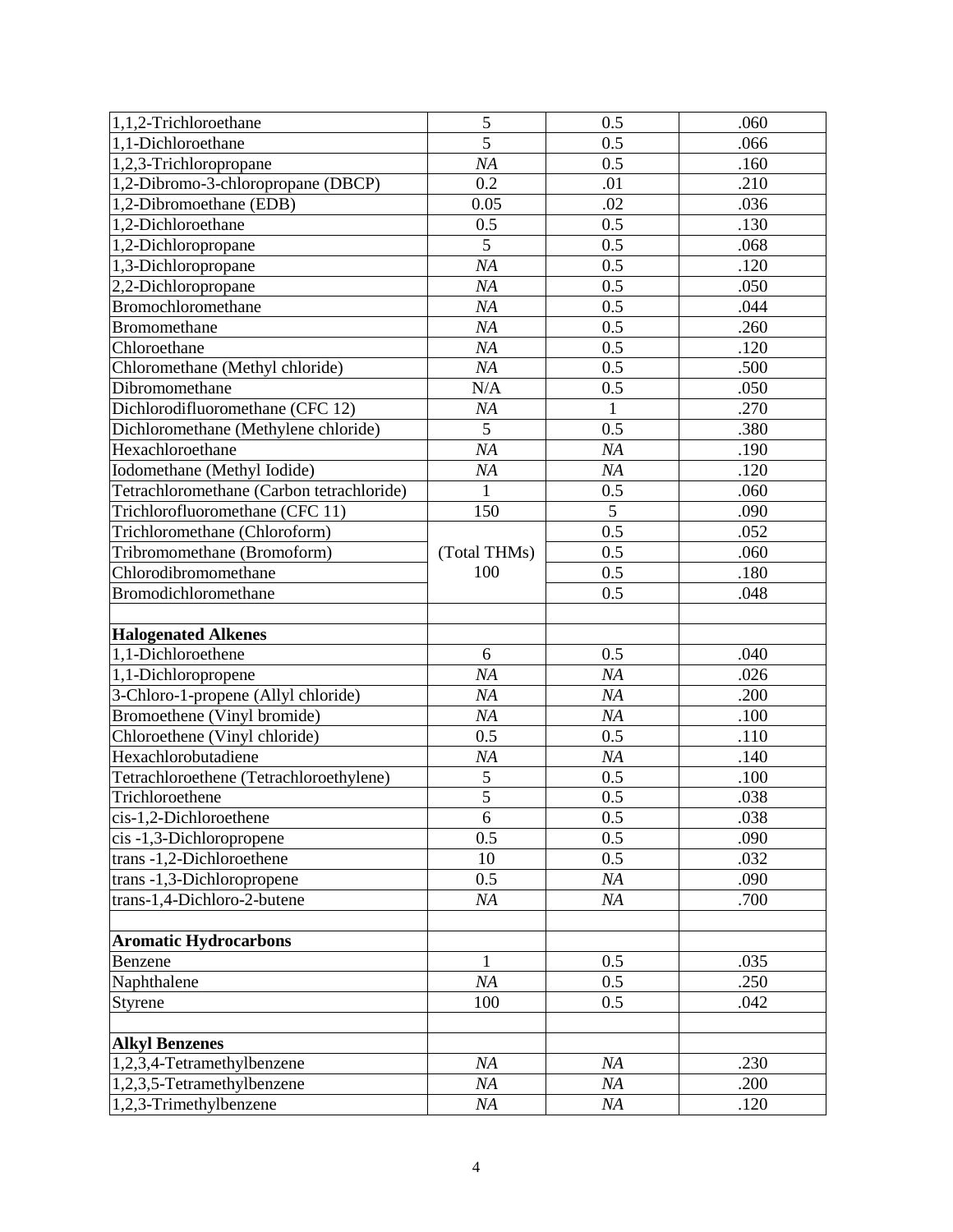| 1,2,4-Trimethylbenzene                       | NA               | 0.5    | .056           |
|----------------------------------------------|------------------|--------|----------------|
| 1,3,5-Trimethylbenzene                       | NA               | 0.5    | .044           |
| 1,2-Dimethylbenzene (ortho-Xylene)           | Single isomer or | NA     | .038           |
| 1,3-Dimethylbenzene (meta-Xylene)            | Sum of isomers   | NA     | .060           |
| 1,4-Dimethylbenzene (para-Xylene)            | 1750             | NA     | .060           |
| 2-Ethyltoluene (o -Ethyl toluene)            | NA               | NA     | .060           |
| Ethylbenzene                                 | 700              | 0.5    | .030           |
| Isopropylbenzene                             | NA               | 0.5    | .032           |
| Methylbenzene (Toluene)                      | 150              | 0.5    | .050           |
| n-Butylbenzene                               | NA               | 0.5    | .190           |
| n-Propylbenzene                              | NA               | 0.5    | .042           |
| p-Isopropyltoluene                           | NA               | 0.5    | .070           |
| sec-Butylbenzene                             | NA               | 0.5    | .032           |
| tert-Butylbenzene                            | NA               | 0.5    | .060           |
|                                              |                  |        |                |
| <b>Halogenated Aromatics</b>                 |                  |        |                |
| 1,2,3-Trichlorobenzene                       | NA               | 0.5    | .270           |
| 1,2,4-Trichlorobenzene                       | 70               | 0.5    | .190           |
| 1,2-Dichlorobenzene                          | 600              | 0.5    | .048           |
| 1,3-Dichlorobenzene                          | NA               | 0.5    | .054           |
| 1,4-Dichlorobenzene                          | $\overline{5}$   | 0.5    | .050           |
| 2-Chlorotoluene                              | NA               | 0.5    | .042           |
| 4-Chlorotoluene                              | NA               | 0.5    | .060           |
| Bromobenzene                                 | NA               | 0.5    | .036           |
| Chlorobenzene                                | 70               | 0.5    | .028           |
|                                              |                  |        |                |
| <b>Ethers and other Oxygenated Compounds</b> |                  |        |                |
| 2-Butanone                                   | NA               | NA     | 1.6            |
| 2-Hexanone                                   | NA               | NA     | .700           |
| 4-Methyl-2-pentanone (MIBK)                  | NA               | 5      | .370           |
| Acetone                                      | NA               | NA     | $\overline{7}$ |
| Diethyl ether                                | NA               | NA     | .170           |
| Disopropyl ether (DIPE)                      | NA               | NA     | .100           |
| Ethyl tert-butyl ether (ETBE)                | NA               | 3      | .054           |
| Methyl tert-butyl ether (MTBE)               | 5                | 3      | .170           |
| Tetrahydrofuran                              | NA               | NA     | 2.2            |
| tert-Amyl methyl ether (TAME)                | NA               | 3      | .110           |
|                                              |                  |        |                |
| <b>Others</b>                                |                  |        |                |
| 2-Propenenitrile (Acrylonitrile)             | NA               | NA     | 1.2            |
| Carbon disulfide                             | NA               | NA     | .070           |
| Ethyl methacrylate                           | NA               | NA     | .180           |
| Methyl acrylate                              | NA               | NA     | 1.4            |
| Methyl acrylonitrile                         | NA               | NA     | .600           |
| Methyl methacrylate                          | NA               | $N\!A$ | .350           |

*NA = not available*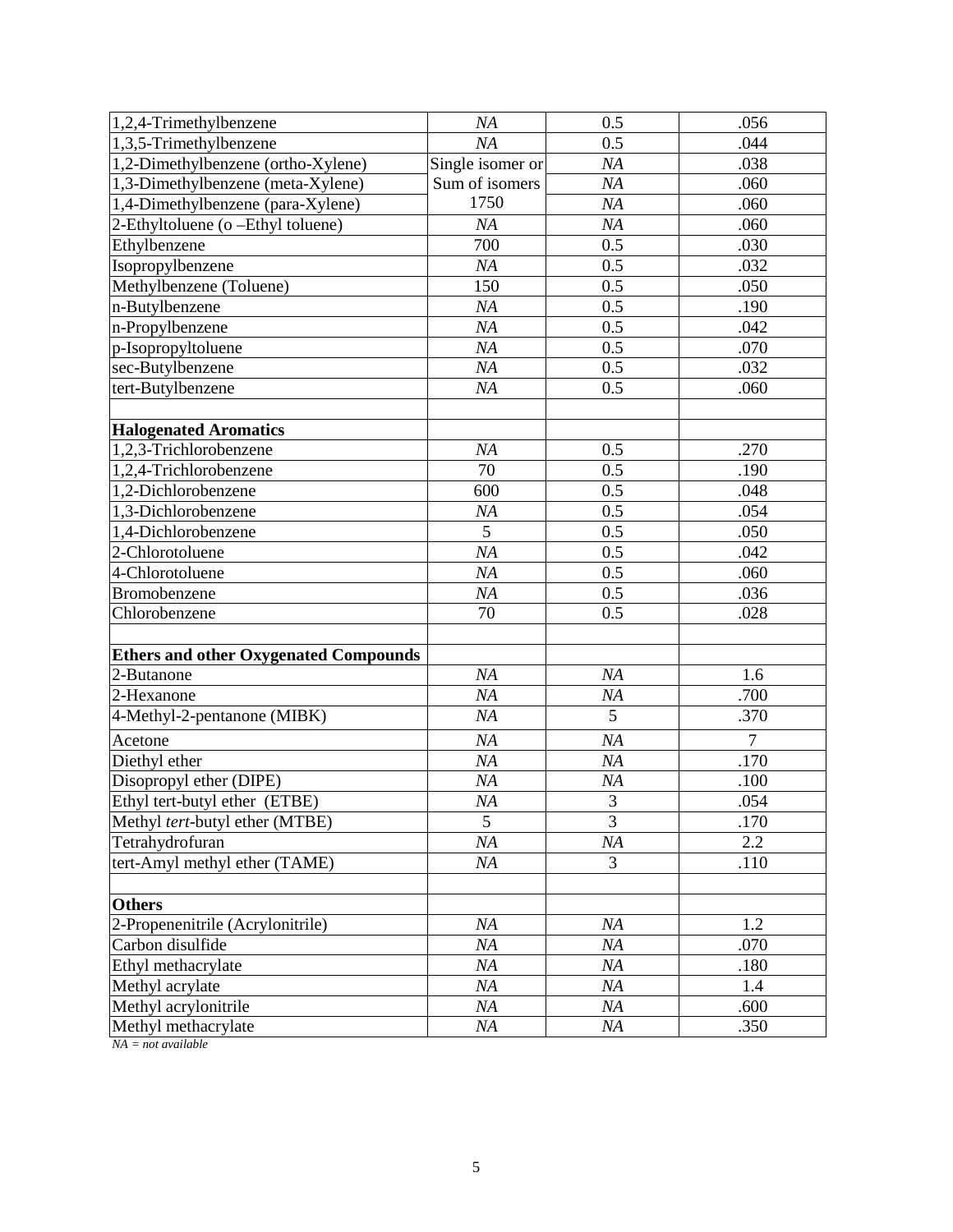## **CALIFORNIA'S REGIONAL AQUIFER SYSTEMS**

Groundwater flow to wells is controlled by factors that are unique to the complex hydrogeologic settings across California. The complexity of California hydrogeology is driven by the pronounced physiographic and climatic contrasts of the state. In 1980, DWR identified 357 individual groundwater basins in California. These basins were identified on the basis of geological and hydrological conditions, and in some cases political boundaries. Although each individual basin is unique, in general they can be classified as part of five principal aquifers, four of which consist primarily of basin-fill deposits. The four basin-fill aquifers are the Basin and Range aquifers, the Central Valley aquifer system, the Coastal Basins aquifers, and the northern California basin-fill aquifers. The fifth major aquifer is the northern California volcanic-rock aquifers.

The Basin and Range aquifers are located in an area that comprises most of the southern California desert. The water-yielding materials in this area are in valleys and basins, and consist primarily of unconsolidated alluvial-fan deposits, although locally flood plain and lacustrine (lake) beach deposits may yield water to wells. Also, the consolidated volcanic and carbonate rocks that underlie the unconsolidated alluvium are a source of water if the consolidated rocks are sufficiently fractured or have solution openings. Many of these valleys and basins are internally drained; that is, water from precipitation that falls within the basin recharges the aquifer and ultimately discharges to the land surface and evaporates within the basin. Groundwater is generally under unconfined, or water-table, conditions at the margins of the basins, but as the unconsolidated deposits become finer grained toward the centers of the basins, the water becomes confined.

The Central Valley aquifer system occupies most of a large basin in central California between the Sierra Nevada and the Coast Range Mountains. The basin contains a single, large, basin-fill aquifer system, the largest such system in the Nation. Although the valley is filled with tens of thousands of feet of unconsolidated sediments, most of the fresh groundwater is at depths of less than 2,500 feet. Groundwater in the valley is under unconfined to confined (artesian) conditions, primarily depending on depth; most of the shallow groundwater is unconfined.

The Coastal Basins aquifers occupy a number of basins in coastal areas from northern to southern California. These basins have similar morphology and a Mediterranean climate. All are in structural depressions formed by folding and faulting, all are filled with marine and alluvial sediments, and all are drained by streams that contain water at least part of the year. Groundwater in the basins is under unconfined to confined conditions, and two or more vertically sequential aquifers can be present in a basin, separated by confining units that consist of fine-grained sediments

The most productive and highly-utilized aquifers in interior northern California are the northern California basin-fill aquifers. These aquifers are in unconsolidated alluvial sediments. The northern California volcanic-rock aquifers consist of volcanic rocks that yield water primarily from fractures and locally from inter-granular spaces in porous tuffs.

## **AQUIFER SUSCEPTIBILITY DETERMINATIONS**

Evaluating the susceptibility of groundwater requires thorough knowledge of the hydrogeologic setting. Thus, only public supply wells of known location, depth of water bearing zones, and well construction will be sampled. In addition, prior to sampling, well information necessary to ensure a comprehensive assessment will be collected (including well yield information, water level data, water quality data, geophysical log data, and aquifer test data).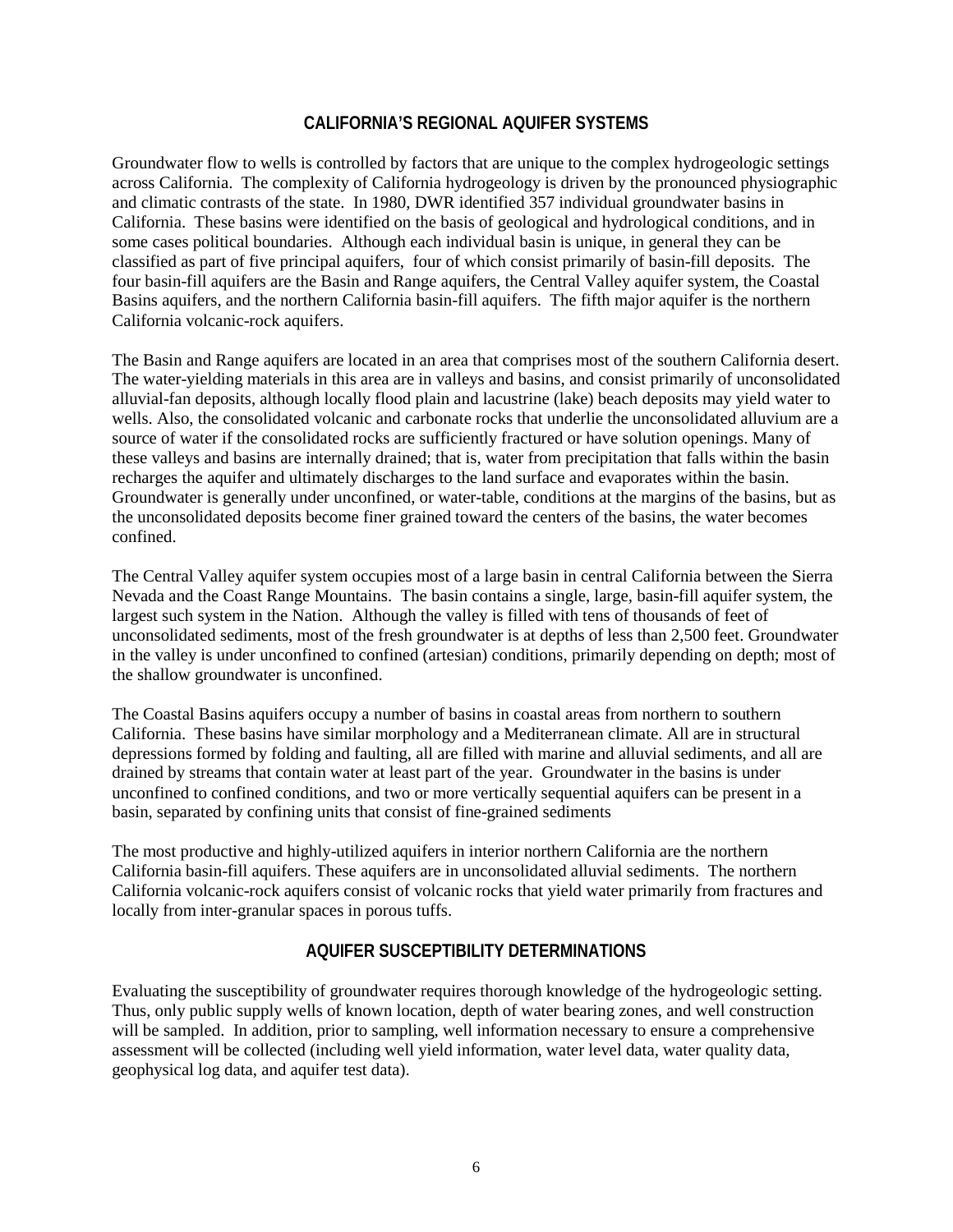Subsequent to data collection and analysis, the susceptibility of the water supply to potentially contaminating activities will be evaluated. The presence of <sup>3</sup>H indicates that water that was recharged less than 50 years ago is being utilized as a drinking water source, and characterizes a well as potentially susceptible to contamination. The absence of  ${}^{3}H$  characterizes older groundwater that was recharged more than 50 years ago and, thus is less susceptible to contamination. The low-level VOC analyses will identify which public supply wells are already impacted by potentially contaminating activities.

### **DATA MANAGEMENT AND REPORTING**

Groundwater quality, age-dating, and hydrogeologic data collected as part of the CAS assessment will be managed utilizing the Geographic Environmental Information Management System (GEIMS)/GeoTracker system. The GEIMS database, designed by LLNL under the direction of the SWRCB, has the capability to store and manage extensive data sets associated with contaminant sources, water quality data, water well, and infrastructure data needed for a comprehensive ambient groundwater quality monitoring program. In addition, GEIMS data can be displayed and analyzed via an Internet-accessible GIS system, known as GeoTracker.

In accordance with federal regulations, DHS requires public water systems to sample their sources and have the samples analyzed for inorganic and organic substances in order to determine compliance with drinking water standards (MCLs). The water supplier must notify DHS and the public when a primary or secondary MCL has been violated. In addition, DHS has established a list of detection limits for purposes of reporting (DLRs) of regulated and commonly reported chemicals. The DLR is the level at which DHS is confident about the quantification of the chemical's presence. Both the MCLs and DLRs for constituents to be sampled as part of the CAS assessment are identified in Tables 2 and 3.

## **BENEFITS OF THE CALIFORNIA AQUIFER SUSCEPTIBILITY ASSESSMENT**

California's hydrogeologic diversity provides for a unique opportunity to conduct an aquifer susceptibility assessment. The CAS assessment will evaluate the use of groundwater dating techniques and low-level VOC analyses in determining aquifer susceptibility over a wide range of hydrogeologic environments.

The findings of the CAS assessment will be used by the SWRCB to identify public supply wells which are most susceptible to contamination, as well as those public supply wells which are already impacted but are still below action levels. This determination will enhance the State's efforts to focus its groundwater protection resources on the groundwater that is the most vulnerable to contamination and will evaluate the need for future groundwater investigations. In addition, the CAS assessment will provide valuable information to the local water agencies and aid them in their efforts toward individual well protection and sustainable groundwater resources management.

The CAS assessment allows for the overall evaluation of groundwater being used as a drinking water source, without the need for construction of additional wells. In addition, the assessment provides for a thorough evaluation of information and data associated with each public supply well and will aid in the identification of water quality impacts or increased susceptibility resulting from improper well construction.

The CAS assessment supports the DHS Source Water Assessment Program (SWAP) and facilitates ongoing, effective communication and coordination among the various groundwater resource agencies (e.g., SWRCB, RWQCBs, DHS, DWR and various local water agencies).